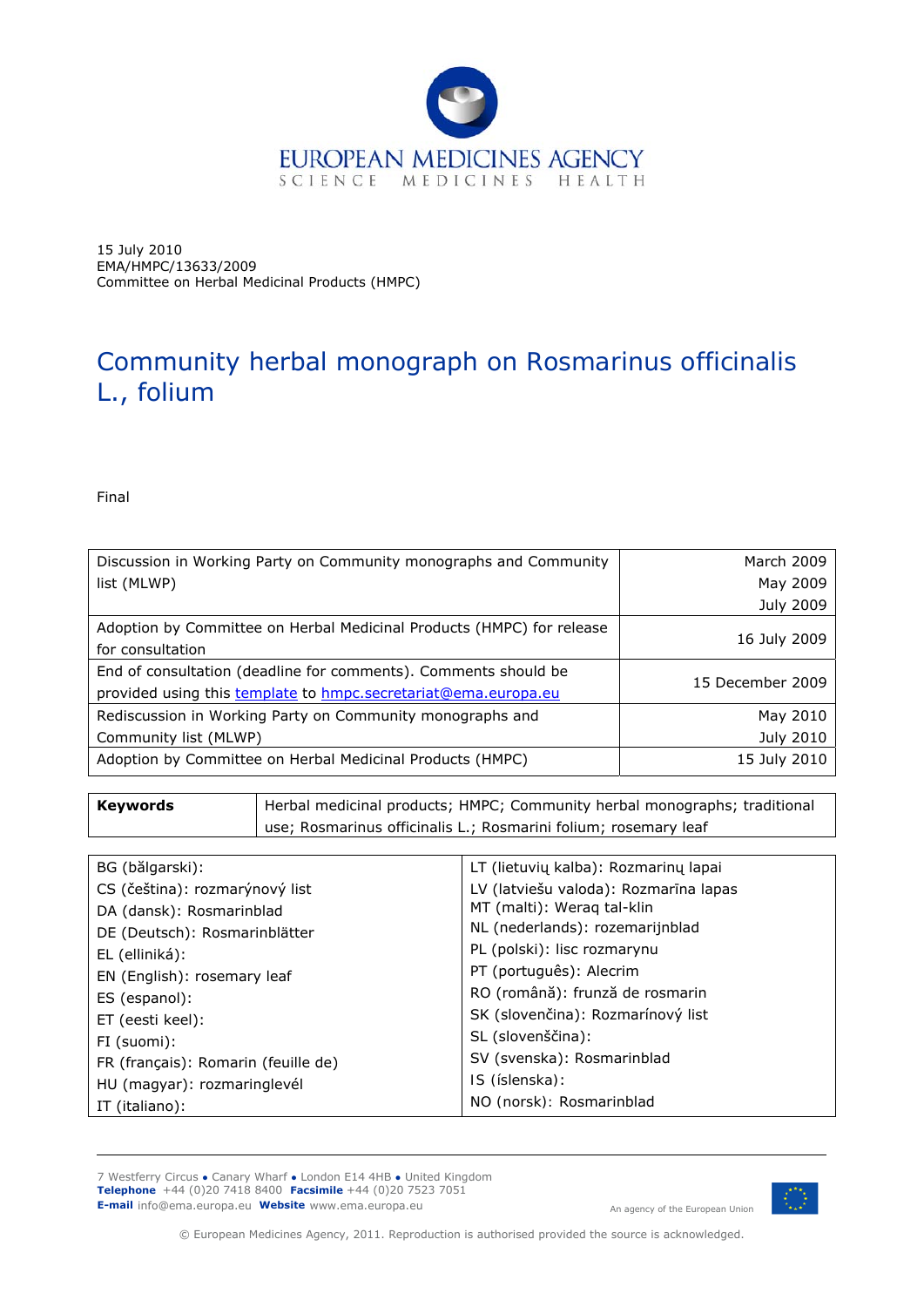## **Community herbal monograph on** *Rosmarinus officinalis* **L., folium**

## **1. Name of the medicinal product**

To be specified for the individual finished product.

## **[2](#page-1-1). Qualitative and quantitative composition**<sup>[1](#page-1-0),2</sup>

| Well-established use | <b>Traditional use</b>                                                                                 |
|----------------------|--------------------------------------------------------------------------------------------------------|
|                      | With regard to the registration application of<br>Article 16d(1) of Directive 2001/83/EC as<br>amended |
|                      | Rosmarinus officinalis L., folium (rosemary leaf)                                                      |
|                      | i) Herbal substance                                                                                    |
|                      | Whole or fragmented, dried leaf                                                                        |
|                      | ii) Herbal preparations                                                                                |
|                      | a) Comminuted herbal substance                                                                         |
|                      | b) Extract (DER $1:17.5-18.9$ ), extraction solvent:<br>liqueur wine                                   |
|                      | c) Extract (DER 1:12.5-13.5), extraction solvent:<br>liqueur wine                                      |
|                      | d) Expressed juice (DER 1:1.8-2.2) from<br>Rosmarini herba recens                                      |
|                      | e) Liquid extract (DER 1:1), extraction<br>solvent ethanol 45% V/V                                     |

## **3. Pharmaceutical form**

| Well-established use | <b>Traditional use</b>                                                                                         |
|----------------------|----------------------------------------------------------------------------------------------------------------|
|                      | Herbal substance and/or comminuted herbal<br>substance as herbal tea for oral use and use as<br>bath additive. |
|                      | Herbal preparations in solid or liquid dosage forms<br>for oral use.                                           |
|                      | Herbal preparations in liquid dosage forms for use<br>as bath additive.                                        |
|                      | The pharmaceutical form should be described by                                                                 |

ł 1 The material complies with the Ph. Eur. monograph (ref.: 01/2008: 1560).

<span id="page-1-1"></span><span id="page-1-0"></span> $\overline{7}$ 2 The declaration of the active substance(s) for an individual finished product should be in accordance with relevant herbal quality guidance.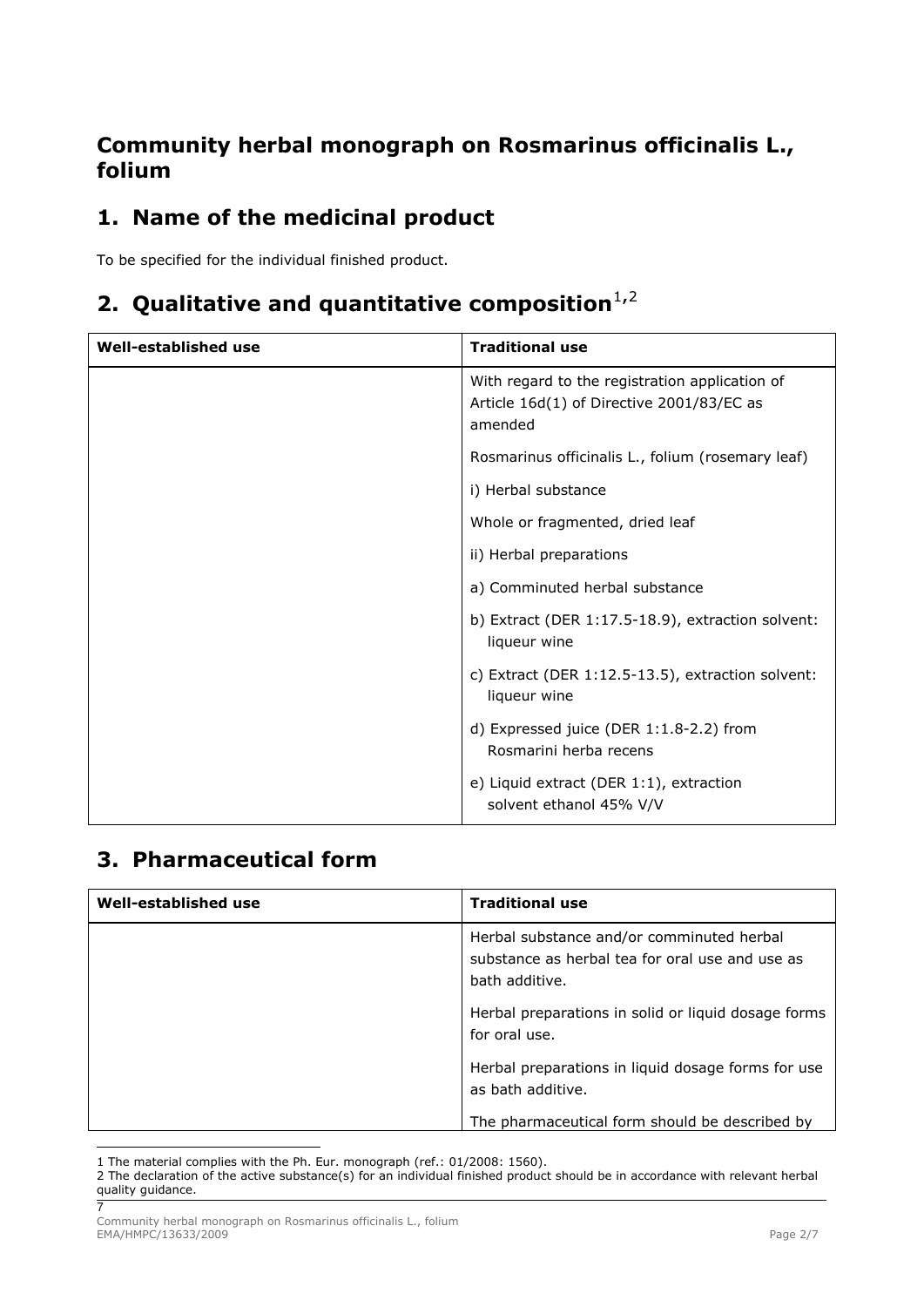| Well-established use | <b>Traditional use</b>                         |
|----------------------|------------------------------------------------|
|                      | the European Pharmacopoeia full standard term. |

## **4. Clinical particulars**

## *4.1. Therapeutic indications*

| <b>Well-established use</b> | <b>Traditional use</b>                                           |
|-----------------------------|------------------------------------------------------------------|
|                             | Adolescents, adults                                              |
|                             | Oral use                                                         |
|                             | Indication 1)                                                    |
|                             | Traditional herbal medicinal product for                         |
|                             | symptomatic relief of dyspepsia and mild                         |
|                             | spasmodic disorders of the gastrointestinal tract.               |
|                             | Use as bath additive                                             |
|                             | Indication 2)                                                    |
|                             | Traditional herbal medicinal product as an                       |
|                             | adjuvant in the relief of minor muscular and                     |
|                             | articular pain and in minor peripheral circulatory<br>disorders. |
|                             | The product is a traditional herbal medicinal                    |
|                             | product for use in specified indications exclusively             |
|                             | based upon long-standing use.                                    |

### *4.2. Posology and method of administration*

| <b>Traditional use</b>                                                                               |
|------------------------------------------------------------------------------------------------------|
| <b>Posology</b>                                                                                      |
| Adolescents, adults, elderly                                                                         |
| Oral use                                                                                             |
| Indication 1)                                                                                        |
| a) Herbal substance as herbal tea preparation:<br>Daily dose: 2-6 g                                  |
| Single dose: 1-2 g in 150-250 ml of boiling<br>water                                                 |
| To be taken 2-3 times daily                                                                          |
| b) Extract (DER $1:17.5-18.9$ ), extraction solvent:<br>liqueur wine:<br>10 to 20 ml 2-3 times daily |
|                                                                                                      |

 $\overline{7}$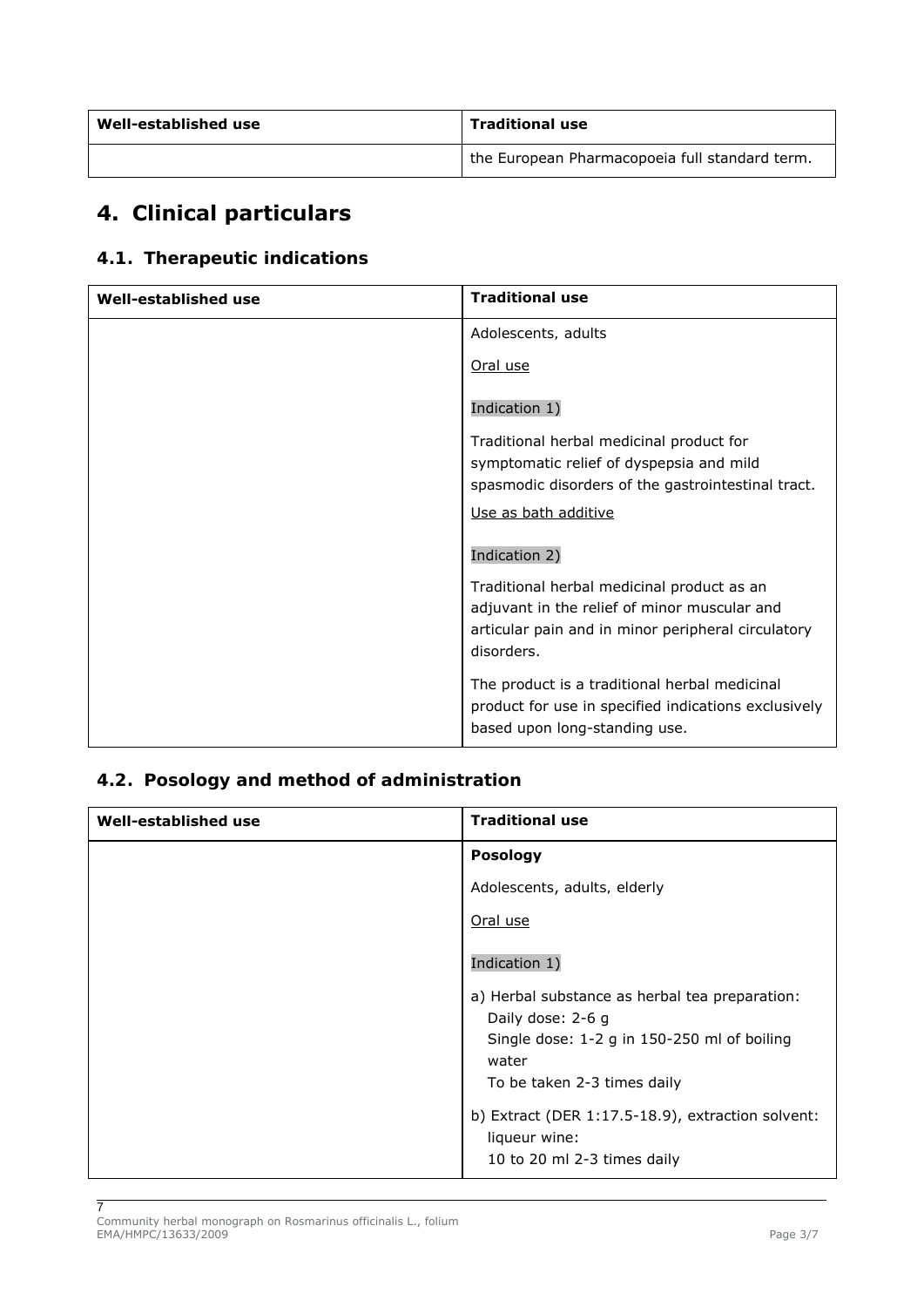| c) Extract (DER 1:12.5-13.5), extraction solvent:<br>liqueur wine:<br>20 ml 1-2 times daily                                                                         |
|---------------------------------------------------------------------------------------------------------------------------------------------------------------------|
| d) Expressed juice (DER $1:1.8-2.2$ ):<br>5 ml containing 100% expressed juice<br>2-3 times daily                                                                   |
| e) Liquid extract (DER 1:1, 45% ethanol V/V):<br>2-4 ml daily                                                                                                       |
| Use as bath additive                                                                                                                                                |
| Indication 2)                                                                                                                                                       |
| f) 1 litre of decoction of herbal<br>substance/comminuted herbal substance (1:20)<br>added to bath water (twice weekly)                                             |
| g) 50 g of herbal substance for a full bath (once<br>daily)                                                                                                         |
| The use in children under 12 years of age is not<br>recommended (see section 4.4 'Special warnings<br>and precautions for use').                                    |
|                                                                                                                                                                     |
| <b>Duration of use</b>                                                                                                                                              |
| Indication 1)                                                                                                                                                       |
| If the symptoms persist longer than 2 weeks<br>during the use of the medicinal product, a doctor<br>or a qualified health care practitioner should be<br>consulted. |
| Indication 2)                                                                                                                                                       |
| If the symptoms persist longer than 4 weeks<br>during the use of the medicinal product, a doctor<br>or a qualified health care practitioner should be<br>consulted. |
| <b>Method of administration</b>                                                                                                                                     |
| Indication 1)                                                                                                                                                       |
| Oral use.                                                                                                                                                           |
| Indication 2)                                                                                                                                                       |
| Use as bath additive.<br>Recommended bath temperature is 35 - 38°C, for                                                                                             |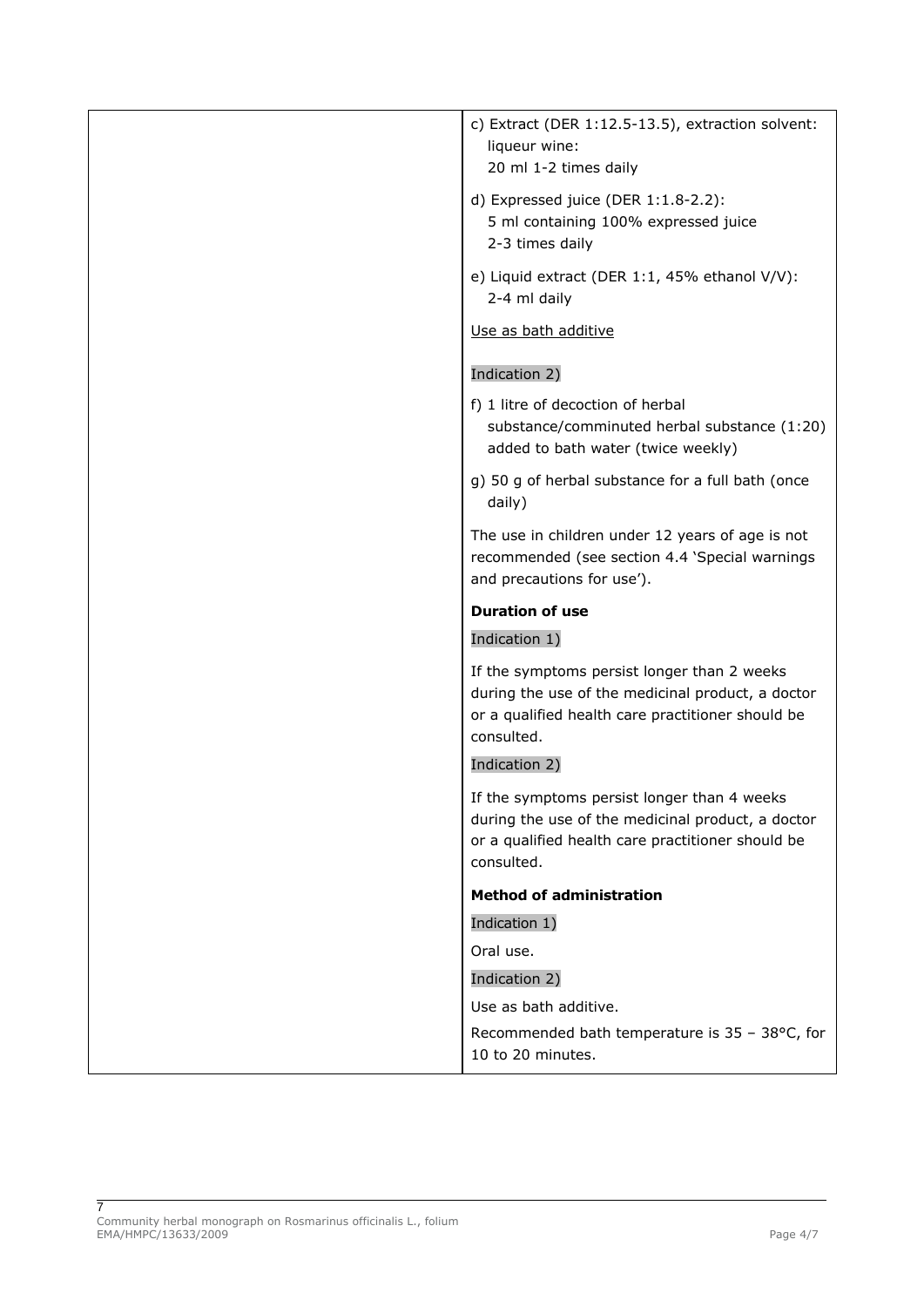### *4.3. Contraindications*

| Well-established use | <b>Traditional use</b>                                                                                                                                                                            |
|----------------------|---------------------------------------------------------------------------------------------------------------------------------------------------------------------------------------------------|
|                      | Hypersensitivity to the active substance.                                                                                                                                                         |
|                      | Oral use                                                                                                                                                                                          |
|                      | Obstruction of bile duct, cholangitis, liver<br>disease, gallstones and any other biliary<br>disorders that require medical supervision and<br>advice.                                            |
|                      | Use as bath additive                                                                                                                                                                              |
|                      | Full baths are contraindicated in cases of large<br>skin injuries and open wounds, acute skin<br>diseases, high fever, severe infections, severe<br>circulatory disturbances and cardiac failure. |

## *4.4. Special warnings and precautions for use*

| Well-established use | <b>Traditional use</b>                                                                                                                       |
|----------------------|----------------------------------------------------------------------------------------------------------------------------------------------|
|                      | The use in children under 12 years of age is not<br>recommended due to lack of adequate data and<br>because medical advice should be sought. |
|                      | If symptoms worsen during the use of the<br>medicinal product, a doctor or a qualified health<br>practitioner should be consulted.           |
|                      | Use as bath additive                                                                                                                         |
|                      | In cases of hypertension, a full hot bath should be<br>used with caution.                                                                    |
|                      | Articular pain accompanied by swelling of joint,<br>redness or fever should be examined by a doctor.                                         |

### *4.5. Interactions with other medicinal products and other forms of interaction*

| Well-established use | <b>Traditional use</b> |
|----------------------|------------------------|
|                      | None reported.         |

### *4.6. Pregnancy and lactation*

| Well-established use | <b>Traditional use</b>                                                                                                                             |
|----------------------|----------------------------------------------------------------------------------------------------------------------------------------------------|
|                      | Safety during pregnancy and lactation has not<br>been established. In the absence of sufficient<br>data, the use during pregnancy and lactation is |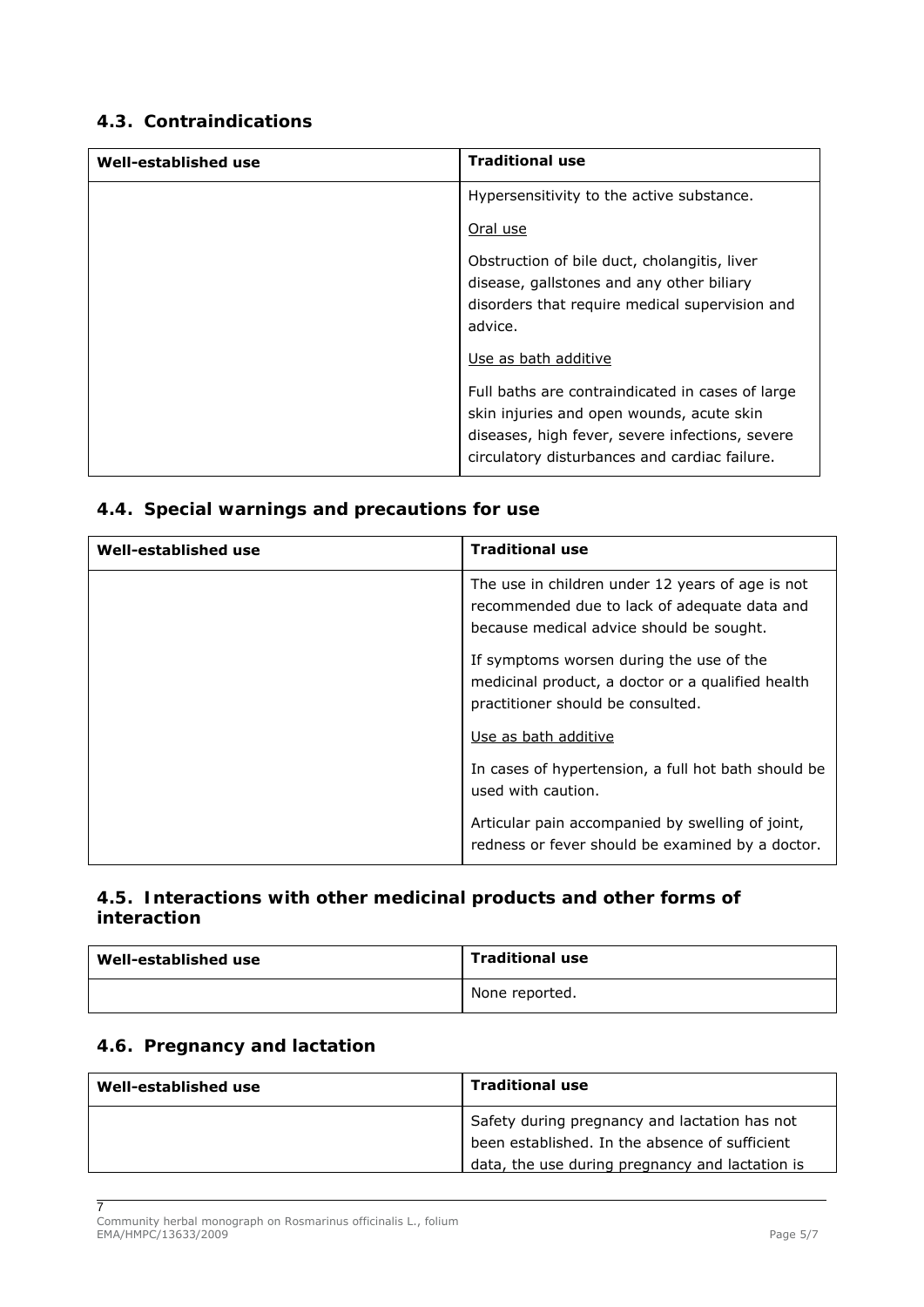| not<br>ui recom<br>mended.<br>,,,,,, |
|--------------------------------------|
|                                      |

#### *4.7. Effects on ability to drive and use machines*

| Well-established use | <b>Traditional use</b>                                                                    |
|----------------------|-------------------------------------------------------------------------------------------|
|                      | No studies on the effect on the ability to drive and<br>use machines have been performed. |

#### *4.8. Undesirable effects*

| Well-established use | <b>Traditional use</b>                                                                                                            |
|----------------------|-----------------------------------------------------------------------------------------------------------------------------------|
|                      | Hypersensitivity (contact dermatitis and<br>occupational asthma) has been reported. The<br>frequency is not known.                |
|                      | If other adverse reactions not mentioned above<br>occur, a doctor or a qualified health care<br>practitioner should be consulted. |

#### *4.9. Overdose*

| Well-established use | <b>Traditional use</b>                 |
|----------------------|----------------------------------------|
|                      | No case of overdose has been reported. |

## **5. Pharmacological properties**

#### *5.1. Pharmacodynamic properties*

| Well-established use | Traditional use                                                                     |
|----------------------|-------------------------------------------------------------------------------------|
|                      | Not required as per Article $16c(1)(a)(iii)$ of<br>Directive 2001/83/EC as amended. |

#### *5.2. Pharmacokinetic properties*

| Well-established use | Traditional use                                                                     |
|----------------------|-------------------------------------------------------------------------------------|
|                      | Not required as per Article $16c(1)(a)(iii)$ of<br>Directive 2001/83/EC as amended. |

### *5.3. Preclinical safety data*

7

| Well-established use | <b>Traditional use</b>                                                                                                                   |
|----------------------|------------------------------------------------------------------------------------------------------------------------------------------|
|                      | Not required as per Article $16c(1)(a)(iii)$ of<br>Directive 2001/83/EC as amended, unless<br>necessary for the safe use of the product. |